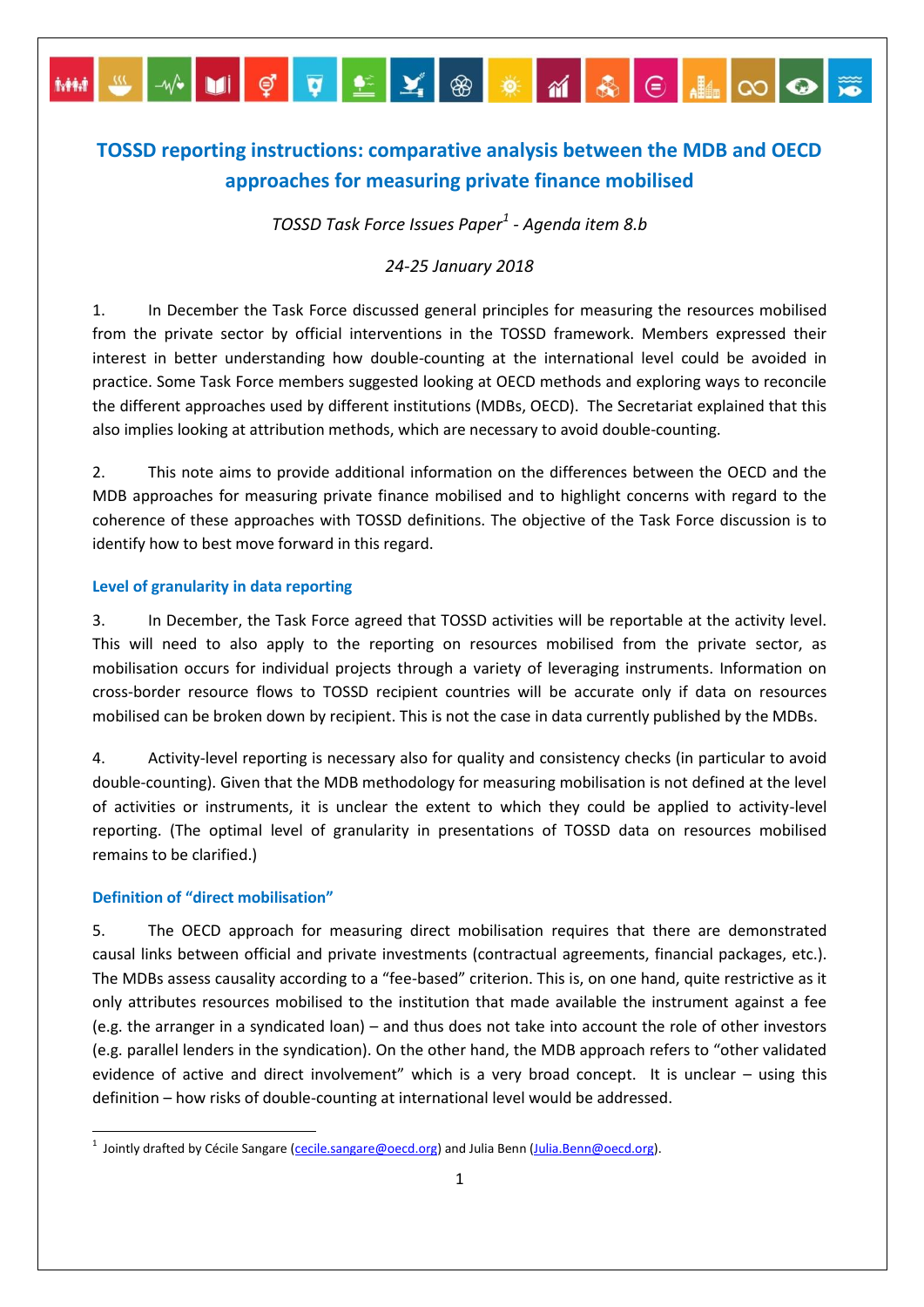### **Definition of private finance**

6. In measuring private resources mobilised, the MDB approach defines a private entity as a "legal entity that is: (a) carrying out or established for business purposes and (b) financially and managerially autonomous from national or local government. Some public entities that are organized with financial and managerial autonomy are counted as private entities. Other examples include registered commercial banks, insurance companies, sovereign wealth funds and other institutional investors investing primarily on a commercial basis".

7. Given that some public entities can be counted as private, this definition is broader than the one used in the IMF Balance of Payments Manual or in the OECD-DAC statistics on development finance<sup>2</sup>. In the TOSSD framework, the proposed definition of "officially-supported resources" would classify all resources from sovereign wealth funds as official, while the MDBs would count the resources they mobilised from these funds as private finance mobilised.

### **Attribution principles**

1

8. Measuring mobilisation at the international level, while avoiding double-counting, implies looking at attribution methods for reporting purposes. The OECD approach attributes private mobilisation to all public institutions in a transaction – including from recipient countries – according to their role and investment position (i.e. first-loss vs. senior investment tranche). The MDB approach only attributes resources mobilised amongst MDBs and therefore does not take into account the role played by bilateral providers [including their development finance institutions (DFIs)].

9. Discussions during different consultations/workshops organised by the OECD on measuring mobilisation recommended that any attribution method should take into account the different roles and positions of all official actors. This includes, for example, the role of parallel lenders in syndications, usually arranged by MDBs, but also the non-monetary role (e.g. due diligence, standards) that small DFIs could play in attracting private investors. Importantly, methodologies also need to separately identify the role of developing country domestic finance.

10. Annex 1 presents a case comparison on the differences between the OECD-DAC and MDB approaches for three specific instruments. Annex 2 highlights, using examples, the complexities that need to be taken into account when measuring mobilisation and how the OECD-DAC methodologies dealt with them so far.

 $^2$  The IMF and the OECD-DAC reporting directives rather define public/official and private transactions according to an entity's ownership structure. Public/official transactions are those undertaken by central, state or local government agencies at their own risk and responsibility, regardless of whether these agencies have raised the funds through taxation or through borrowing from the private sector. This includes transactions by public corporations i.e. corporations over which the government secures control by owning more than half of the voting equity securities or otherwise controlling more than half of the equity holders' voting power; or through special legislation empowering the government to determine corporate policy or to appoint directors. Other entities are then considered private.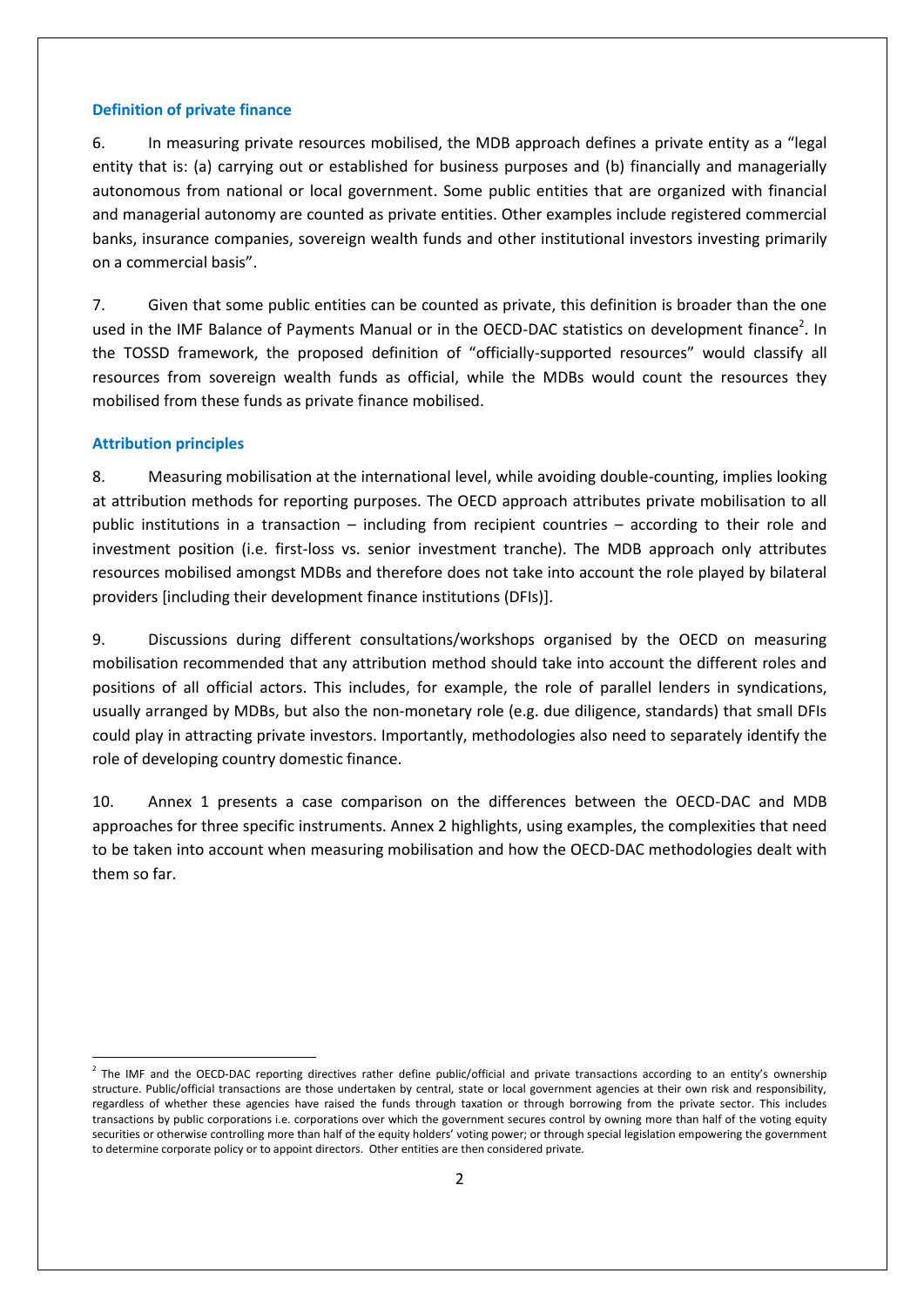#### **Issues for discussion**

- *Do Task Force members see scope for adjusting the OECD instrument-specific methodologies with a view to better accommodate the MDB approach (e.g. syndicated loans, see Annex 1 and example 2 of Annex 2)?*
- *Whom to consult within the MDB community to explore the feasibility of adapting their data on resources mobilised from the private sector to the TOSSD framework to:*
	- o *exclude any resources that would not comply with the TOSSD definition of private transactions (e.g. bilateral development finance institutions and national development banks)?*
	- o *to accurately capture the cross-border flows to TOSSD recipient countries?*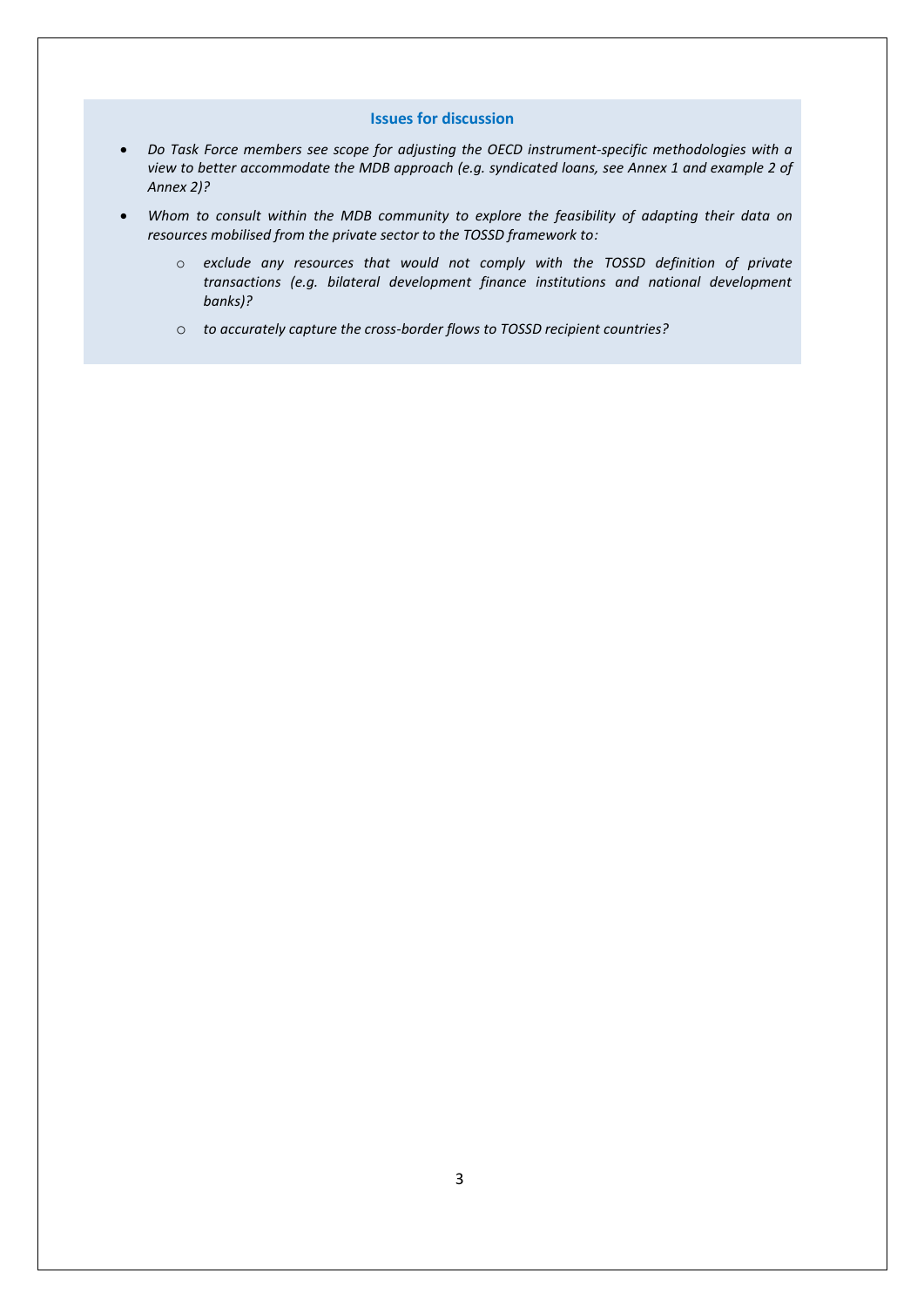## **ANNEX 1. CASE COMPARISON BETWEEN OECD AND JOINT-MDB METHODOLOGIES FOR MEASURING MOBILISATION**

| <b>DEFINITIONS</b><br>MEASUREMENT           |                                                                                                                                                                                                              | <b>ATTRIBUTION</b>                                                                                                                                                                                    | <b>COMPARISON</b>                                                                                                                                                                   |
|---------------------------------------------|--------------------------------------------------------------------------------------------------------------------------------------------------------------------------------------------------------------|-------------------------------------------------------------------------------------------------------------------------------------------------------------------------------------------------------|-------------------------------------------------------------------------------------------------------------------------------------------------------------------------------------|
| <b>Instrument</b>                           | <b>Example</b>                                                                                                                                                                                               | <b>OECD Approach</b>                                                                                                                                                                                  | <b>MDB Approach</b>                                                                                                                                                                 |
| Guarantee                                   | An MDB guarantees 70% of a loan provided by a<br>private bank, who is the sole lender to a project<br>alongside the private sponsor                                                                          | The full amount of the private loan is attributed as<br>mobilized private investment                                                                                                                  | 30% of the guaranteed private loan is reported as<br>PDM (the rest is added to the MDB's<br>Commitments)<br>100% of the private sponsor's investment is<br>attributed as <b>PIM</b> |
| <b>Syndicated Loan</b>                      | An MDB leads a syndicate that includes one private<br>lender and one public lender; the borrower is private                                                                                                  | 50% of the value of the private lender's investment is<br>attributed to the MDB<br>The other 50% is shared proportionally (by commitment<br>amount) between the MDB and the public lender             |                                                                                                                                                                                     |
| Collective<br>Investment<br><b>Vehicles</b> | One MDB and one public investor commit to a CIV<br>alongside a private investor with investments of USD<br>50, 30 and 20 million respectively; no direct or active<br>role is played by any of the investors | 50% of the private investment attributed 50/50 between<br>the MDB and the public investor<br>The 50% is attributed on a prorated basis of total<br>commitment between the MDB and the public investor | 100% of the private investor's commitment is<br>attributed to the MDB as <b>PIM</b><br>Nothing is attributed to the public investor                                                 |

(sources: [MDB reference guide on measuring private investment mobilisation\)](http://documents.worldbank.org/curated/en/495061492543870701/pdf/114403-PUBLIC-PrivInvestMob-Ref-Guide-Aug-14-2017.pdf)

PDM: Private direct mobilisation. PIM: Private indirect mobilisation.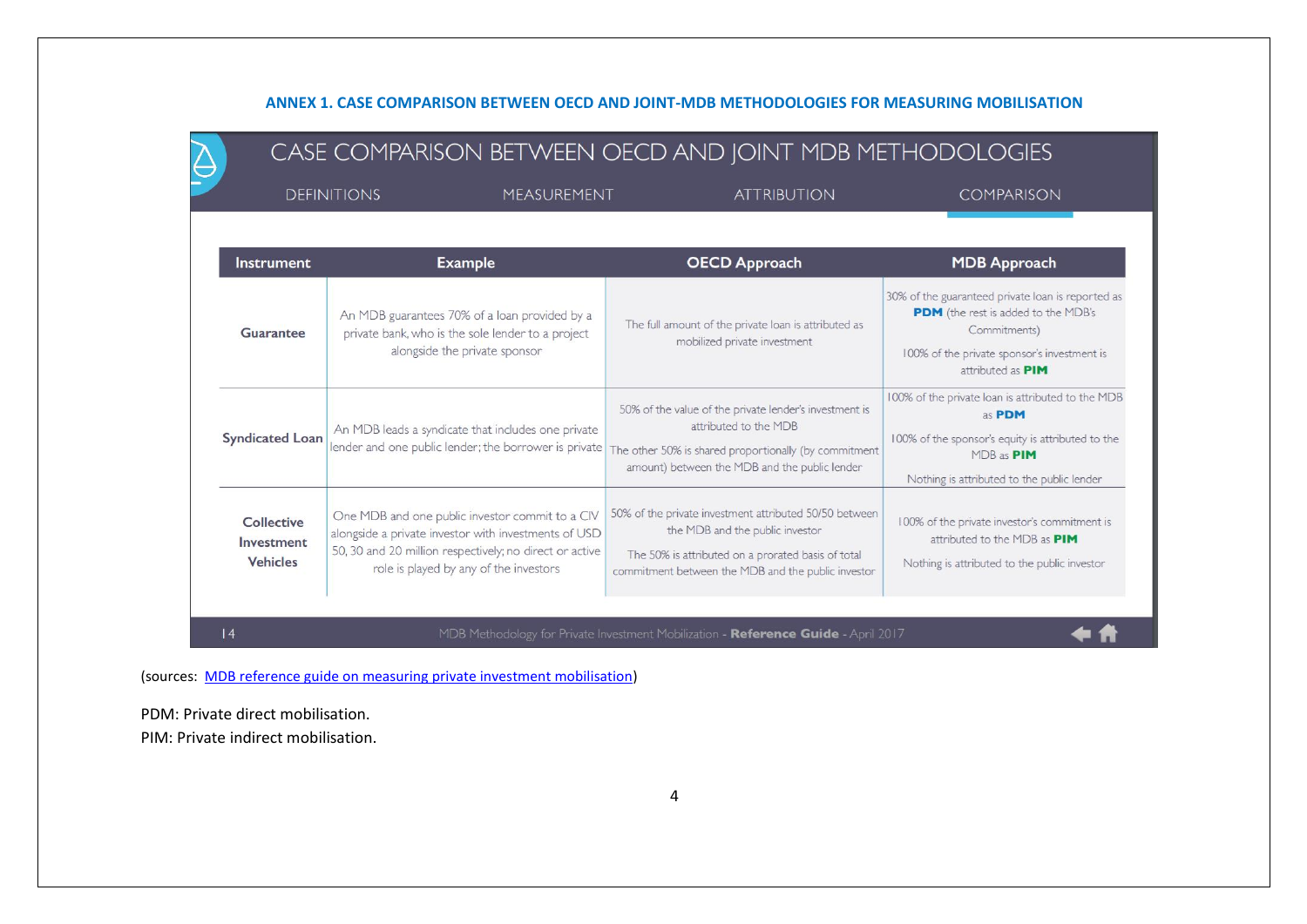# **ANNEX 2. ILLUSTRATION OF COMPLEXITIES AND ISSUES WHEN MEASURING MOBILISATION**

# **EXAMPLE 1: GUARANTEE**

1. **A guarantee (or insurance)** is a risk-sharing agreement under which the guarantor (or insurer) agrees to pay part or the entire amount due on a loan, equity or other instrument to the lender/investor in the event of non-payment by the borrower or loss of value in case of investment.





## **Key assumption and reporting methodology**

2. In the context of SDG finance, the implicit assumption is that the private investor would not have provided the loan without the official guarantee. Therefore, the resources considered mobilised from the private sector by the guarantee correspond to the face value of the loan/investment being guaranteed (i.e. USD 4 million in figure 1 above). The amount is known to, and can therefore be reported by, the official guarantor(s). In the case of co-guarantees, double counting must be avoided. Therefore, the resources mobilised should be reported pro-rata, according to the amounts guaranteed by each guarantor.

## **Point of measurement**

3. The resources mobilised should be reported when the guarantee is issued by the official sector.

## **EXAMPLE 2: SYNDICATED LOAN**

4. A syndicated loan is a loan provided by a group of lenders and administered by an arranger.

5. Figure 2 below illustrates a typical syndicated loan where an official institution from a provider country (e.g. a DFI) provides a parallel loan of USD 5 million (Lender 1), and a private investor from a third country provides the B loan of USD 7 million (Lender 2). In this example, the arranger commits USD 10 million.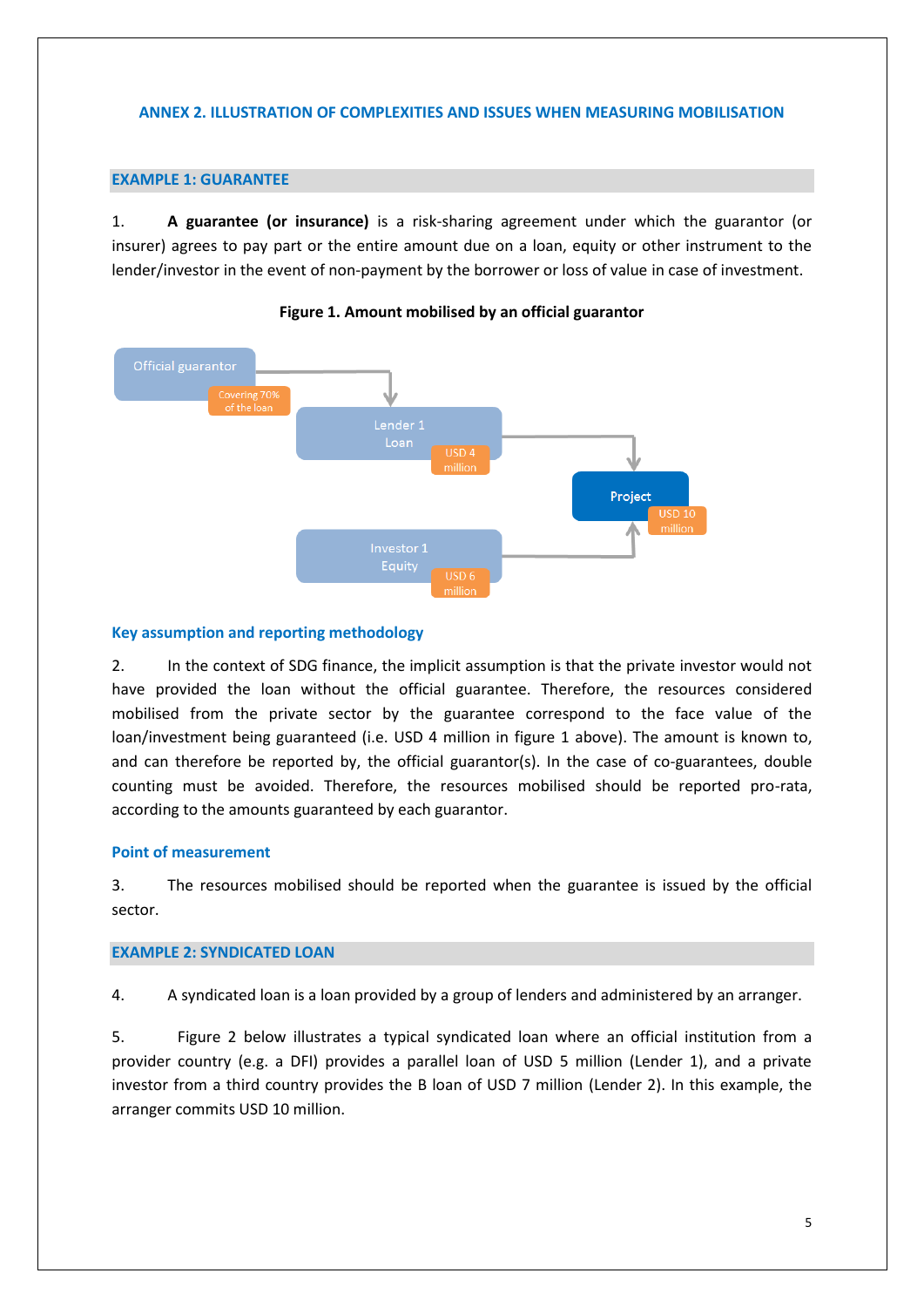

# **Figure 2: illustration of a typical syndicated loan arranged by an official actor.**

# **Key assumption and reporting methodology**

6. In case of an official arranger, the implicit assumption is that the private investor would not have provided the loan without the official sector involvement as an arranger or as a participant. According to the OECD method the amount of resources mobilised (i.e. USD 7 million in figure 2) is reportable by the arranger and the participant(s) as follows:

- **50%** by the official arranger (e.g. MDBs, bilateral DFIs, national development banks).
- The remainder **50%** by the Participant(s), pro-rata to the financier's share of the official portion of the loan.

In the case of a **private arranger,** 100% of the amount mobilised is attributed to the official participants.

7. For TOSSD reporting purposes, there is a need to agree on who will provide the information on resources mobilised so that no double counting occurs. One possible option could be that the arranger of the syndication – who has full information about amounts invested by all parties – is designated as the institution responsible for reporting the amounts of resources mobilised from the private sector in the TOSSD framework.

8. The OECD methodology would still remain relevant for assessing the volume of resources mobilised by each provider, according to the role and position of each actor in the syndication.<sup>3</sup> While this approach differs from the one used by the MDBs (see figure 3), it has the merit to ensure that resources mobilised are not counted twice in an international statistical system where all actors report on their own interventions (see illustration of possible double-counting if approaches are mixed in Table 1 below).

# **Point of measurement**

 $\overline{a}$ 

9. The reporting of the resources mobilised is carried out when the syndicated loan is committed by the arranger.

 $3$  This information is necessary for OECD DAC statistics.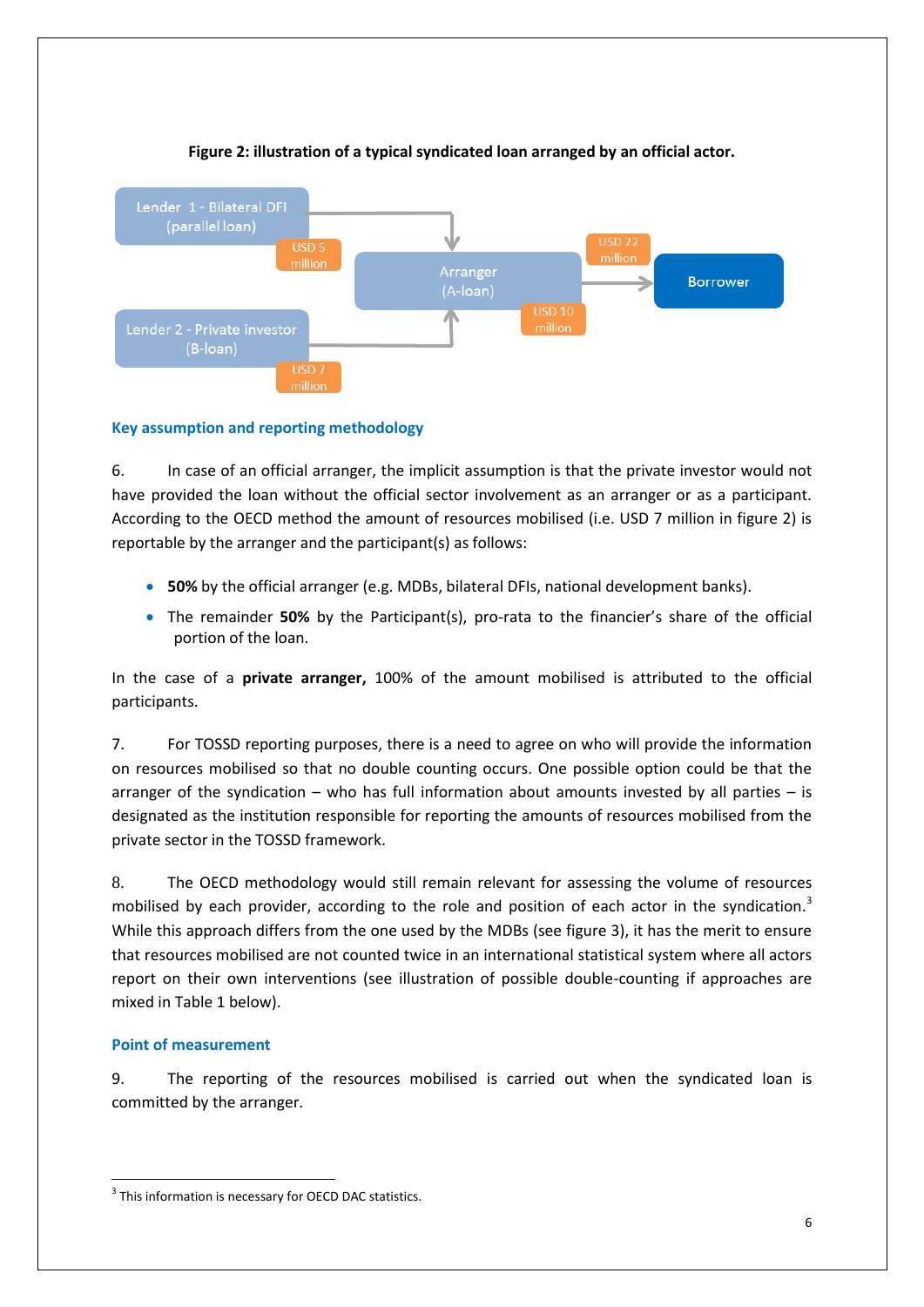# **Figure 3. Comparison between OECD-DAC and MDB approaches for syndicated loans**

| <b>OECD/DAC approach</b>                                                                                                                                                                                                                                                     | <b>MDBs' fee-based approach</b>                                                                                                                                                                                                                                                                                                   |  |  |
|------------------------------------------------------------------------------------------------------------------------------------------------------------------------------------------------------------------------------------------------------------------------------|-----------------------------------------------------------------------------------------------------------------------------------------------------------------------------------------------------------------------------------------------------------------------------------------------------------------------------------|--|--|
| 50% of private loan attributed to the<br>$\bullet$<br>arranger;<br>50% of private loan attributed pro rata<br>$\bullet$<br>to all official participants (incl. arranger).<br>If arranger is private, 100% of private is<br>attributed pro rata to all official participants. | 100% attributed to the arranger;<br>$\bullet$<br>No recognition of the role of other bilateral<br>official actors involved in the syndication<br>through e.g. parallel loans<br>* DFIs explicitly requested to be taken<br>into account;<br>* How about developing countries which<br>may participation from domestic<br>sources? |  |  |

# **Table 1. Illustration of possible double-counting if mixing both DAC and MDB approaches, [Syndicated loan for Oyu Tolgoi mine](https://ifcextapps.ifc.org/ifcext%5Cpressroom%5Cifcpressroom.nsf%5C0%5CC64D74678BB89E2985257F1C0050C813) (Mongolia), arranged by IFC**

| Lender                 | <b>Role</b>              | Private finance mobilised according to<br>Commitment |                 |             |                              |
|------------------------|--------------------------|------------------------------------------------------|-----------------|-------------|------------------------------|
|                        |                          | (USD million)                                        | <b>OECD-DAC</b> | <b>MDBs</b> | <b>Both approaches mixed</b> |
| <b>IFC</b>             | <b>Official Arranger</b> | 400                                                  | 736.8           | 776         | 776.0                        |
|                        |                          |                                                      |                 |             | (MDB approach)               |
| <b>KfW</b>             | Official                 | 20                                                   | 17.4            | 0           | 17.4                         |
|                        | Participant              |                                                      |                 |             | (OECD-DAC approach)          |
| <b>FMO</b>             | Official                 | 25                                                   | 21.8            | 0           | 21.8                         |
|                        | Participant              |                                                      |                 |             | (OECD-DAC approach)          |
| PRIVATE*               | Participant              | 776                                                  |                 |             |                              |
| <b>TOTAL MOBILISED</b> |                          |                                                      |                 | 815.2       |                              |
|                        |                          |                                                      | 776.0           | 776.0       | (of which USD 39.2           |

*million double-counted)*

\* BNP Paribas, Australia and New Zealand Banking Group, ING Bank, Société Générale, Sumitomo Mitsui Banking Corporation, Standard Chartered Bank, Canadian Imperial Bank of Commerce, Crédit Agricole, Intesa Sanpaolo, National Australia Bank, Natixis, HSBC Bank, The Bank of Tokyo-Mitsubishi UFJ.

## **EXAMPLE 3: SHARES IN COLLECTIVE INVESTMENT VEHICLES**

10. Shares in collective investment vehicles (CIVs) are those invested in entities that allow

investors to pool their money and jointly invest in a portfolio of companies. A CIV can either have a flat structure – in which investment by all participants has the same profile with respect to risks, profits and losses – or have its capital divided in tranches with different risk and return profiles, e.g. by different order of repayment entitlements (seniority), different maturities (locked-up capital versus redeemable shares) or other structuring criteria. Moreover, CIVs can be close- or open-ended. Close-ended CIVs have a limited period of time during which

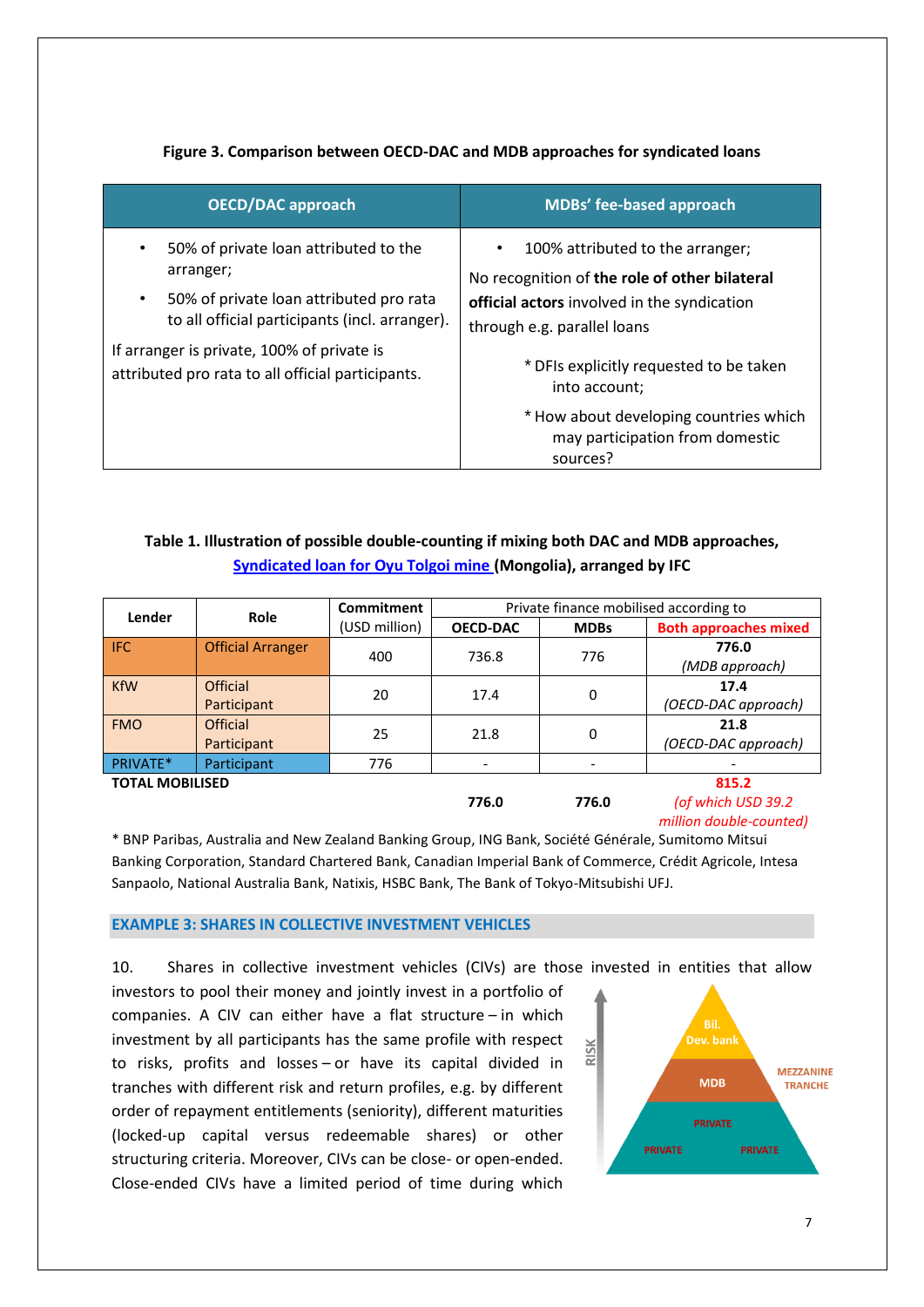new investments in the CIV may be made (fund-raising period), while open-ended CIVs can issue and redeem shares at any time.

# **Key assumption and reporting methodology**

11. The amount mobilised through shares in CIVs is defined as the total private investment committed during the fund*-*raising period. These amounts would be reportable in TOSSD by all the official investors in the CIV, taking into account the risk taken. So far, the MDBs have not developed a specific methodology to capture this information as the mobilisation effect is considered more indirect. Therefore, in order to avoid double counting, the amounts mobilised could be reported following the OECD-DAC methodology as follows:

- **50%** of the resources mobilised would be reportable by each official participant in the riskiest tranche<sup>4</sup> of the CIV, pro-rata.
- **The remaining 50%** would be reportable by **all** official participants, pro-rata to official financiers' investment share in the CIV at the time of the private investment, regardless of the risk taken (i.e. including investors in both the riskiest and the mezzanine/senior tranche). <sup>5</sup>

12. It is recommended that the maximum fund-raising period during which official investments in both close- and open-ended CIVs can claim to have mobilised private investments is **five years**  after the inception date of the CIV.<sup>6</sup>

## **Point of measurement**

1

13. The reporting of the resources mobilised is carried out when the resources mobilised from the private sector are committed.

<sup>4</sup> . The rationale here is that first-loss investors, or investors that otherwise carry higher risks than other equity or more senior investors, have the highest impact on the mobilisation of private investors.

<sup>5</sup> . A pro-rata attribution based on the volume of the investment would be easy to calculate but would fail to take into account the fact that mobilisation also heavily depends on the official agency's non-monetary contributions (e.g. due diligence). Such an approach would result in a general underestimation of the resources mobilised by small DFIs that often take an active role in a deal but invest relatively small amounts compared to other official agencies.

<sup>6</sup> . This time limit has been set to recognise the fact that investment in some sectors (e.g. micro finance) is deemed riskier and may thus require a longer fund-raising period than other sectors; the private sector may wait until the CIV has built up a positive track record before investing. However, the time limit may not be applicable in cases where a strong causal link exists between official and private investments in a CIV, even more than five years after the inception date (e.g. recapitalisation).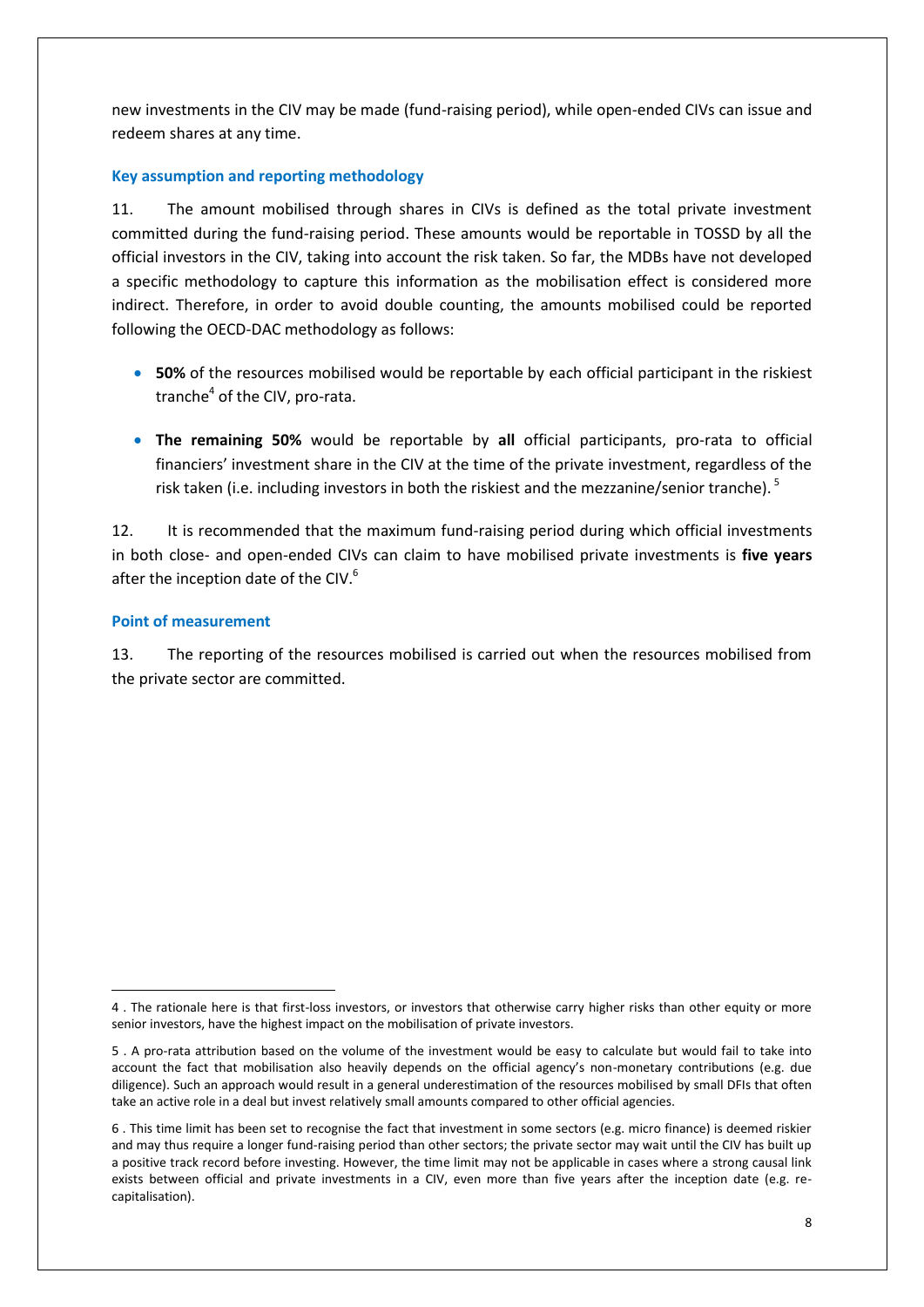The OECD-DAC has developed two additional instrument-specific methodologies for measuring private finance mobilised: direct investment in companies and credit lines. The principles of these methodologies follow a provider perspective and may need to be adjusted if applied in the context of TOSSD. Work is ongoing to cover a broader range of instruments / mechanisms such as standard loan or grant in co-financing scheme with private investors and complex finance structures (e.g. project finance).

### **DIRECT INVESTMENT IN COMPANIES**

14. For the purpose of this methodology, direct investment in companies refers to on-balance sheet investments in corporate entities which are conducted without any intermediary (e.g. a collective investment vehicle) and which typically consist of or can combine the following instruments/mechanisms: equity, mezzanine finance or senior loans. Official investments in companies constitute a key leveraging instrument towards private sector development (business growth, economic and social impact, etc.), in particular in countries where private investors are reluctant to invest given the perceived risks.



#### **Figure 4: Direct investment in companies**

#### **Key assumption and reporting methodology**

15. The general assumption is that the private sector would not have invested in a given company in a developing country without the official sector involvement. It is further assumed that **equity investors**, regardless whether they represent official or private entities, are exposed to **higher risk** than **mezzanine** and **debt investors**. In case of liquidation, quasi and senior debt investors are reimbursed with priority, shareholders only thereafter to an extent made possible by remaining liquidities.

16. Building on the above general assumption, and for the purpose of this methodology, it is further assumed that:

 When multiple official actors invest in the same company but take different level of risk, **official investment in equity has a higher mobilisation impact on private finance** than official investment in mezzanine or senior debt.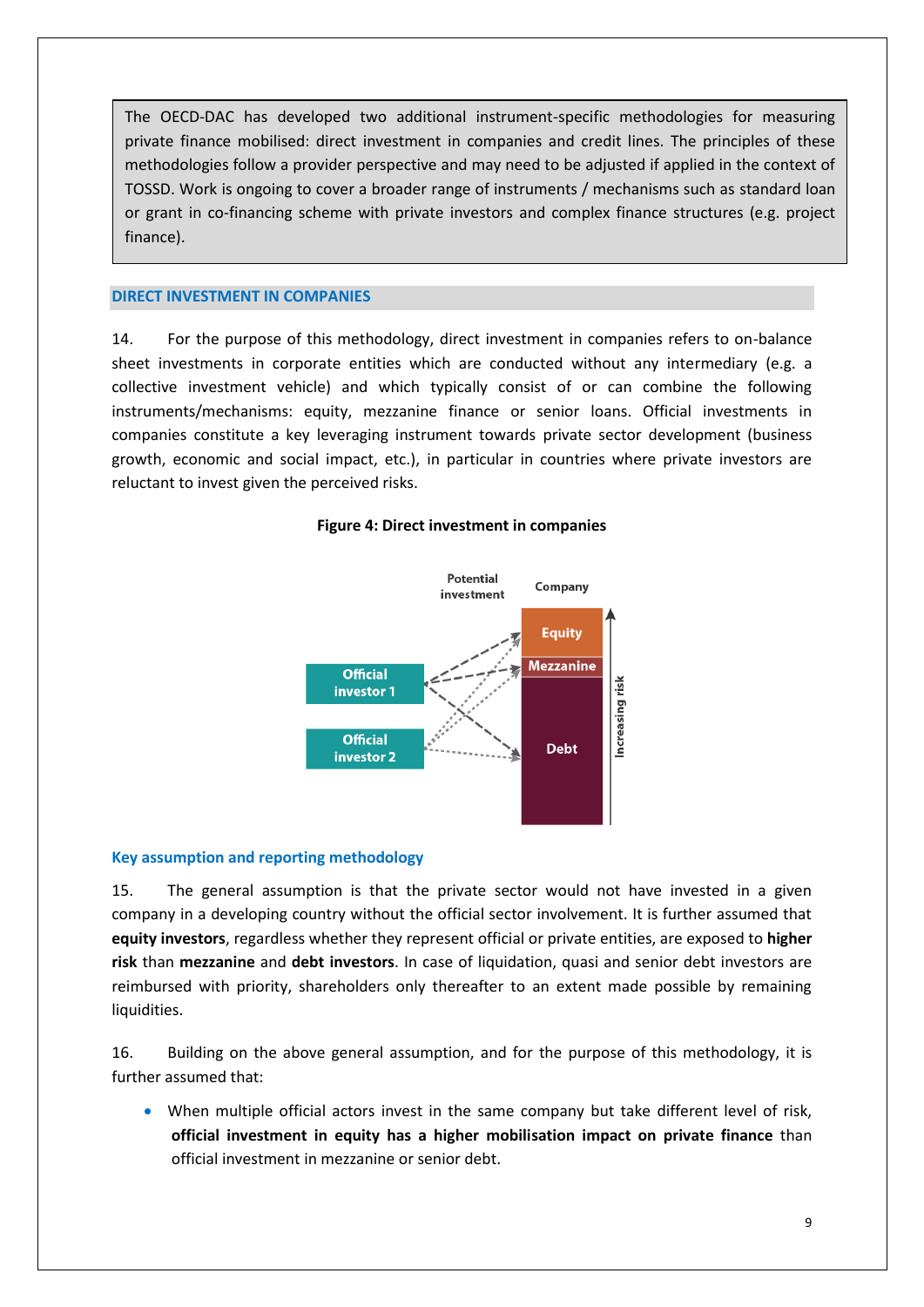- **Mezzanine and senior debt investors are exposed to the same level of risk**, regardless of the presence of equity providers, i.e. they are assumed to have the same probability of default.
- 17. The reporting methodology proposed is the following:
	- **50%** of the resources mobilised from the private sector are reported, in equal parts, by official investors according to **the risk taken** (see assumptions above). Therefore, in cases where several official actors take different level of risk – i.e. by investing in both equity and mezzanine/senior debt – these 50% are reported by equity investors only.
	- **The remaining 50%** are reported by **all** official investors pro-rata to the official financiers' investment share in the company, at the time when the private sector is investing, and regardless of the risk profile of the investment.<sup>7</sup>

## **Point of measurement**

18. The reporting of the resources mobilised is carried out when the private investment is committed.

### **CREDIT LINES**

19. A credit line refers to a standing credit amount which can be drawn upon at any time, up to a specific amount and within a given period of time. Borrowers – i.e. local finance institution (LFIs) – decide how much of the agreed funding they wish to draw down and interest is paid only on the amount which is actually borrowed and not on the amount made available.

20. The maturity of the official credit line is usually longer than that of the individual sub-loans extended by the LFI to its clients, allowing the LFIs to on-lend to local end-borrowers (companies, project developers, etc.) **on a revolving basis** during the lifetime of a credit line.



#### **Key assumptions and reporting method**

21. The analysis of the causality for credit lines may be complex due to the number of actors potentially involved and the difficulty to access all the information, especially at the level of LFIs and end-borrowers. However, in the context of development finance, the main objective of credit lines is to support the private sector through the intermediation of the LFI. Therefore, it is assumed that the private sector (i.e. top-up financing by private LFIs, whether originating from their own resources or raised from the market, as well as private end-borrowers' equity) would not have invested without

**<sup>.</sup>** 7 . This allows acknowledging the role of small DFIs that often take an active role in a deal but invest relatively small amounts compared to other official agencies.